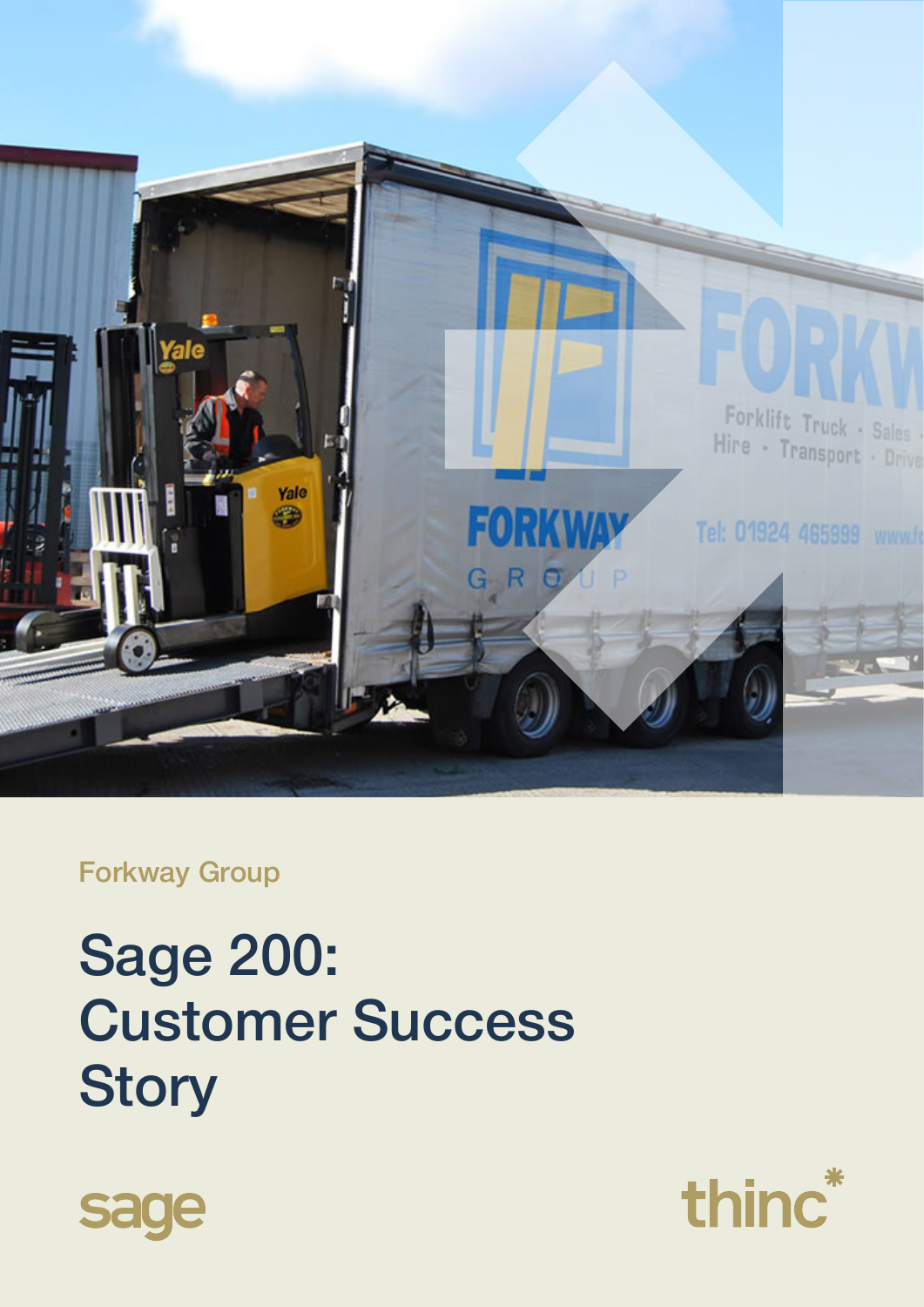

With over 50 years' experience in the industry, Forkway Group are a forklift truck, pallet truck and materials handling specialists. They were a founding member of the Fork Lift Truck Association (FLTA) and have always strived to lead the way in technological developments in the forklift industry.

During their lifetime they have seen continued growth, with 3 bases situated near London, Leeds and Southampton. Thinc were introduced to Forkway in 2011 when it was identified that their legacy systems were holding them back from reaching their full potential. They realised that effective communication and integration between these three sites was crucial if their operations were to run smoothly and efficiently.

### Background Requirements

- Modern ERP system that would adapt to their growing business requirements
- Improve the slow IDSN connection between 3 sites running at a rate of 128 kbps
- Update legacy systems to help eliminate security cyberattacks
- Improve ability to evolve and upgrade their IT infrastructure and hardware over time
- Integrate systems in order to collaborate and share business data to improve decision making

#### Key Challenges

- Strong ambitions and potential to grow the business were often hindered by inefficient legacy systems
- Poor methods of communication between the three sites
- Very little flexibility to cater for mobile and remote workers off site
- High levels of expenditure on hardware
- Current legacy system was unable to access Sage 200
- No safeguarding against cyber security threats, meant that they were vulnerable to cybercrime